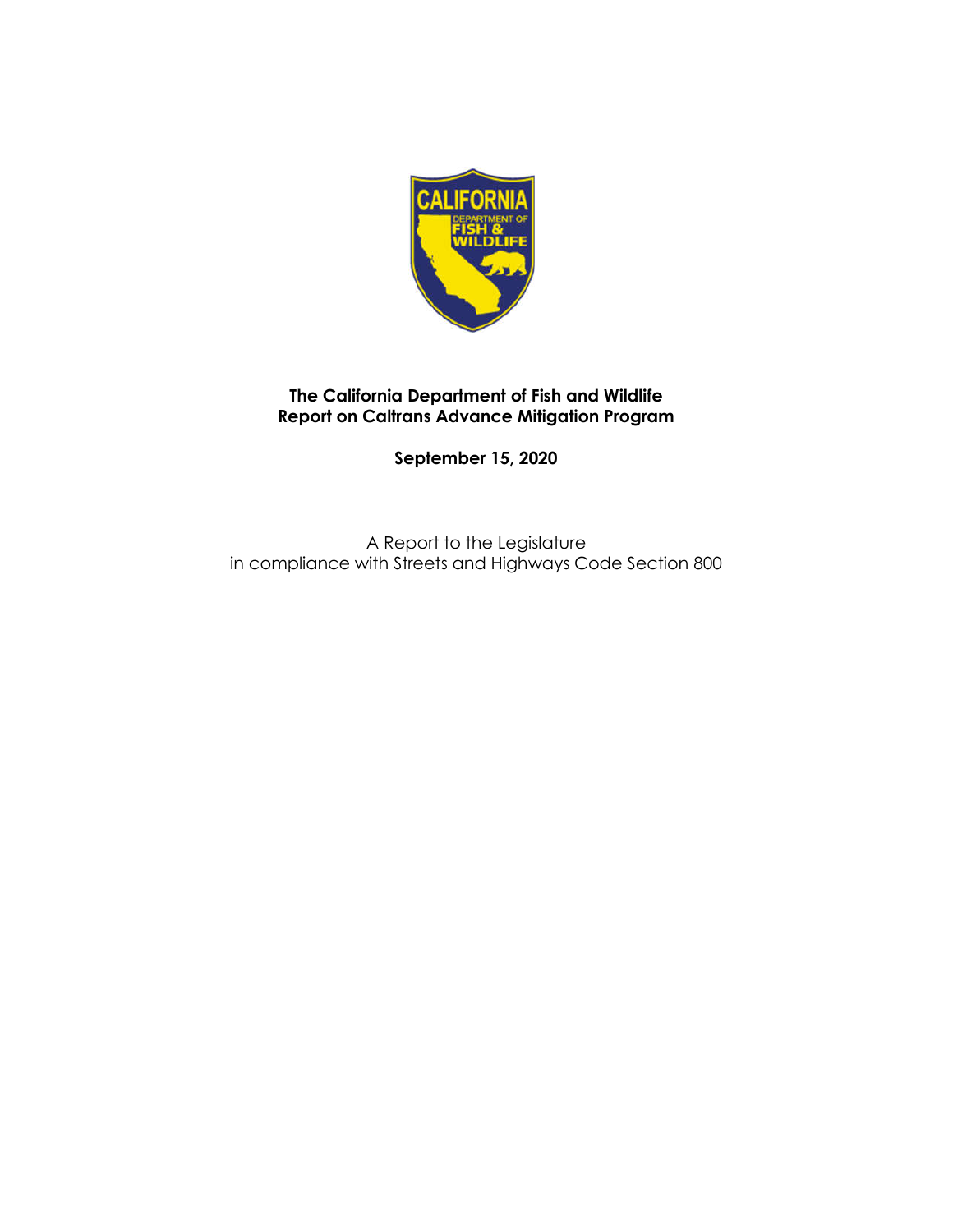#### **EXECUTIVE SUMMARY**

Streets and Highways Code Section 800.6 directs the California Department of Fish and Wildlife (CDFW) to submit to the Legislature every two years a report on the California Department of Transportation (Caltrans) Advance Mitigation Program. Specifically, CDFW is to report on the extent to which the Advance Mitigation Program improved the quality and effectiveness of habitat mitigation provided by Caltrans for transportation projects and make related recommendations on how to maximize these attributes. This is CDFW's second biennial report.

Currently, no habitat mitigation specific to the Caltrans Advance Mitigation Program has been completed. However, CDFW reviewed the Program's first-ever draft Regional Advance Mitigation Needs Assessment (RAMNA), for Caltrans District 8. Three additional RAMNAs are currently in preparation and up to 12 Caltrans Districts are expected to have RAMNAs completed within two years. Once finalized, RAMNAs will be used by Caltrans when scoping and justifying advance mitigation investments/projects. Each RAMNA could generate multiple advance mitigation projects that address Districtspecific mitigation needs. For the Mojave ecoregion, the first advance mitigation project(s) are anticipated to be programmed in the first quarter of fiscal year 2020/2021.

CDFW continues to provide guidance to Caltrans on natural resource related aspects of the Advance Mitigation Program. Based on these interactions and pursuant to statutory direction, CDFW is providing recommendations that will increase the likelihood that forthcoming Caltrans advance mitigation projects will improve the quality and effectiveness of habitat mitigation for future transportation projects. These recommendations include: 1) maximize multi-species and habitat benefits within each advance mitigation project, where feasible; 2) align mitigation across multiple Statewide Advance Mitigation Initiative (SAMI) resource agency members; 3) for impacts to CDFW jurisdictional resources, use existing CDFW programs that can generate advance mitigation; 4) continue to partner with CDFW on emerging concepts currently in development within CDFW programs that are researching new regulatory and administrative pathways to establish advance mitigation credits, including fish and wildlife connectivity; and 5); Consistent with the Caltrans Advance Mitigation Guidelines, after funding and before putting advance mitigation projects out to bid, when appropriate, Caltrans should seek out regional and local resource agency and conservation organization expertise when developing specific advance mitigation projects.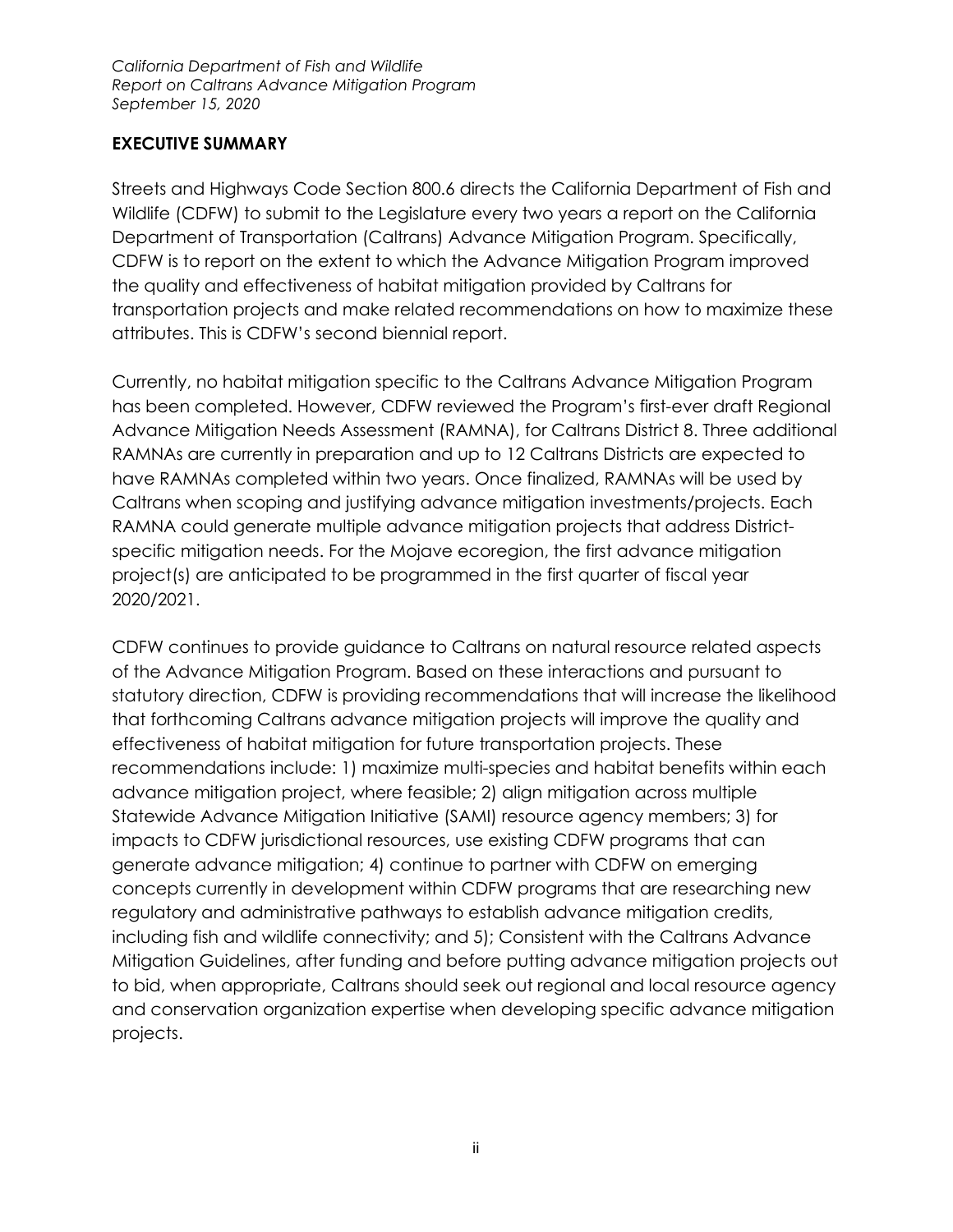## **California Department of Fish and Wildlife Report to the Legislature on the Caltrans Advance Mitigation Program**

# **September 15, 2020**

### **1. Program Background and Purpose**

The Caltrans Advance Mitigation Program (AMP) was formed to meet the requirements of the Road Repair and Accountability Act of 2017 (SB 1 Beall, Ch. 5, Statutes of 2017). The program was amended by SB 103 (Committee on Budget and Fiscal Review), Ch. 95, Statutes of 2017). The Act directs:

- Caltrans to set up a new program for advance mitigation planning and implementing advance mitigation projects<sup>1</sup>;
- The Director of Finance to direct the State Controller to deposit no less than \$30 million annually into an Advance Mitigation Account, for implementing advance mitigation projects, commencing with the 2017–18 fiscal year, and for a period of four years;
- Caltrans to operate the Advance Mitigation Account as a self-sustaining revolving account, to manage the total of no less than \$120 million, set aside; and
- Caltrans to protect natural resources through transportation project mitigation and to mitigate, to the maximum extent required by law, environmental impacts from transportation infrastructure projects.

The Act also directs Caltrans to consult with CDFW on all AMP activities (Streets and Highways Code (SHC) 800(a)) and for CDFW and Caltrans to regularly report to the Legislature on the improved quality and effectiveness of Caltrans' AMP habitat mitigation and transportation project acceleration, respectively (SHC 800.6 (f)(g)).

### **2. CDFW – Past and Current Role**

Prior to the July 21, 2017, creation of the formal AMP program through SB 1 and SB 103, CDFW was in constant consultation with Caltrans on advance mitigation topics and provided Caltrans with guidance on conservation goals, objectives, and tools for assessing mitigation conservation values. CDFW is also a signatory to the Statewide Advance Mitigation Initiative (SAMI) Memorandum of Understanding (SAMI MOU 2011; renewed in 2016; amended in 2019), the purpose of which is "to establish a mutual framework for coordinated review concerning development of the Initiative for advance mitigation and conservation planning for planned transportation projects at a landscape scale."

 $1$  The Act defines "advance mitigation" as "mitigation implemented before, and in anticipation of, environmental effects of planned transportation improvements (SHC 800.5(c)).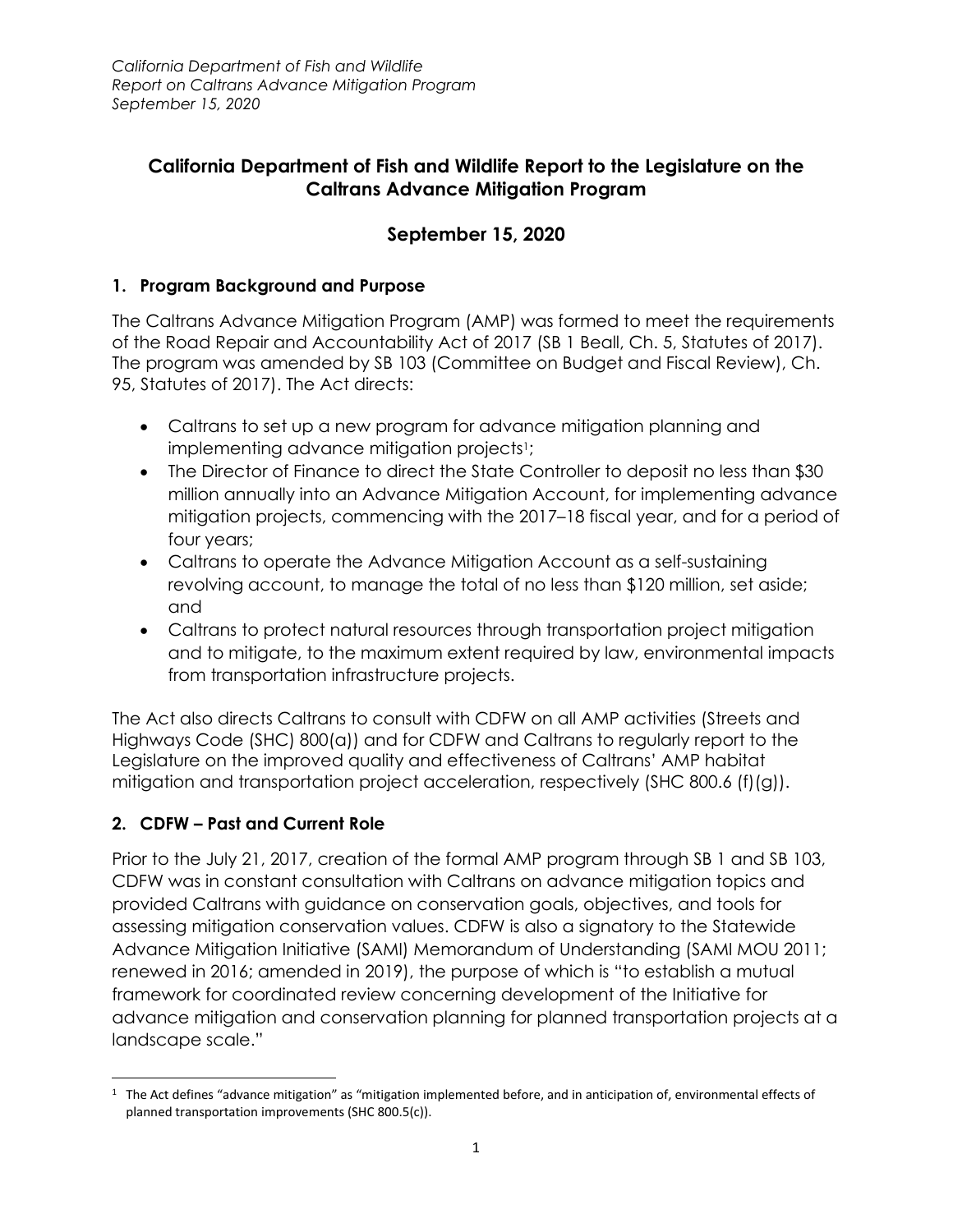Caltrans' initial advance mitigation efforts were operated out of the State Highway Operations and Protection Program (SHOPP). In 2013, Caltrans entered into a reimbursable agreement with CDFW to fund a liaison to assist with efforts such as developing advance mitigation science and policy; enhancing interagency coordination; and integrating CDFW conservation tools and programs into advance mitigation planning. This report focuses on the formal AMP program created through the Road Repair and Accountability Act of 2017.

Under the formal AMP program, Caltrans finalized its Advance Mitigation Final Formal Guidelines in October of 2019. The program consists of five new major planning steps (Figure 1, taken from the Guidelines), followed by five project delivery steps. The five planning steps are:





- **1. Statewide Advance Mitigation Needs Assessment (SAMNA):** The first SAMNA report was published in May 2019. Developed between 2016-2018, the SAMNA is a Geographic Information System (GIS)-based assessment that is performed on future planned state transportation projects that are identified on current longrange transportation plans. These potential footprints are overlaid with natural resource data layers that model species habitat and aquatic resources. Analyses are run on a Caltrans District-wide basis in order to estimate impacts to specific resources within specific ecoregions or watersheds. The Caltrans AMP Guidelines state that the SAMNA will be performed, at a minimum, on a biennial basis.
- **2. Geographic Area of Interest Selection (GAI):** Once an overall estimate of potential compensatory mitigation need is identified for the state through the SAMNA, the AMP, local transportation agencies, and the Caltrans Districts will coordinate to identify geographic areas of interest(s) for Regional Advance Mitigation Needs Assessment (RAMNA) development that will optimize the investment of funds toward meeting AMP goals. GAIs are located where SAMNA results indicate that investing program funds to implement landscape-scale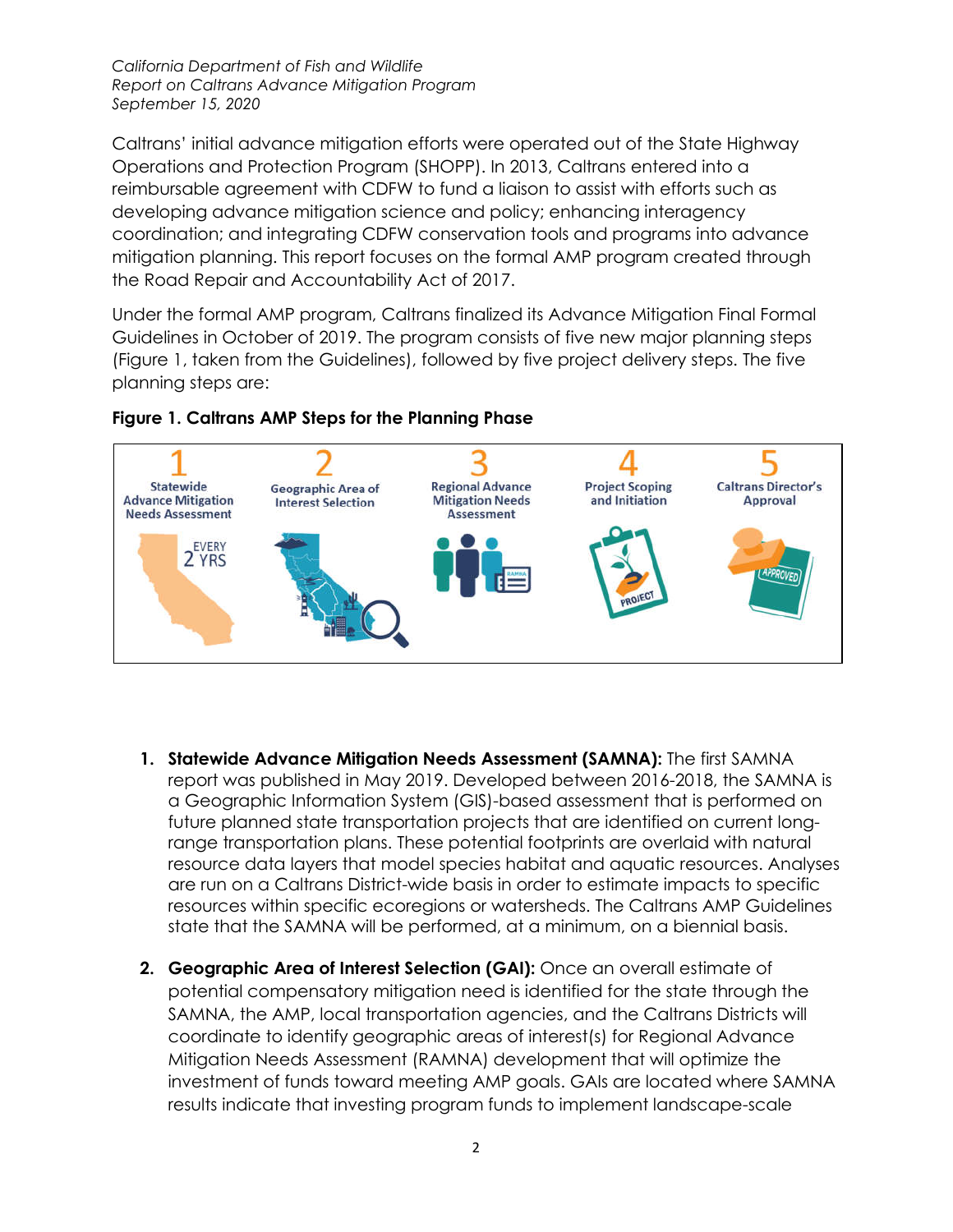mitigation in the area is likely to maximize SHOPP and Statewide Transportation Improvement Program (STIP) funded transportation project acceleration in the region while maximizing environmental benefits. GAIs are established at watershed or ecoregion scales to assist with appropriate planning areas for mitigation implementation and anticipated use areas that align with resource agency practices.

- **3. Regional Advance Mitigation Needs Assessment (RAMNA):** The RAMNA is a document that builds on the needs identified in the SAMNA for a given GAI; it sets the stage for Caltrans to maximize the environmental and conservation benefits from potential advance mitigation actions; and provides Caltrans Districts with enough information to conceptualize advance mitigation projects that can be scoped and submitted to the Caltrans Director for approval. The RAMNA is further informed through two review and information requests: a request of interested parties and the public; and a request of natural resource regulatory agencies that are members of the SAMI.
- **4. Advance Mitigation Project Scoping, Initiation and Nomination Process:** After the RAMNA is finalized, advance mitigation projects will be scoped and initiated by Caltrans Districts using a process similar to transportation projects, but customized and streamlined to fit the unique needs of advance mitigation projects.
- **5. Caltrans Director's Approval:** The Caltrans Director decides, based on the recommendation of the Chief Financial Officer and Chief Engineer, which advance mitigation projects will be funded through the AMP.

The October 2019 Caltrans Advance Mitigation Program Final Formal Guidelines goes into more detail on the steps described above. As of June 2020, the Caltrans AMP is currently on step 3 of the planning phase (RAMNA development) and will likely move into steps 4 and 5 in the first quarter of fiscal year 2020/2021.

### **3. Advance Mitigation Program - Accomplishments**

Since the last CDFW report to the Legislature on July 1, 2018, the following major accomplishments occurred:

 **Biweekly coordination:** CDFW continues to meet with the Caltrans AMP to help inform and guide various aspects of the program's planning and implementation. CDFW Headquarters staff have been actively engaged in the RAMNA process, including suggesting several data sources and providing reviews and comments on several internal Caltrans drafts. When submitted, affected CDFW Regions and Headquarters will provide comments on RAMNAs (see below).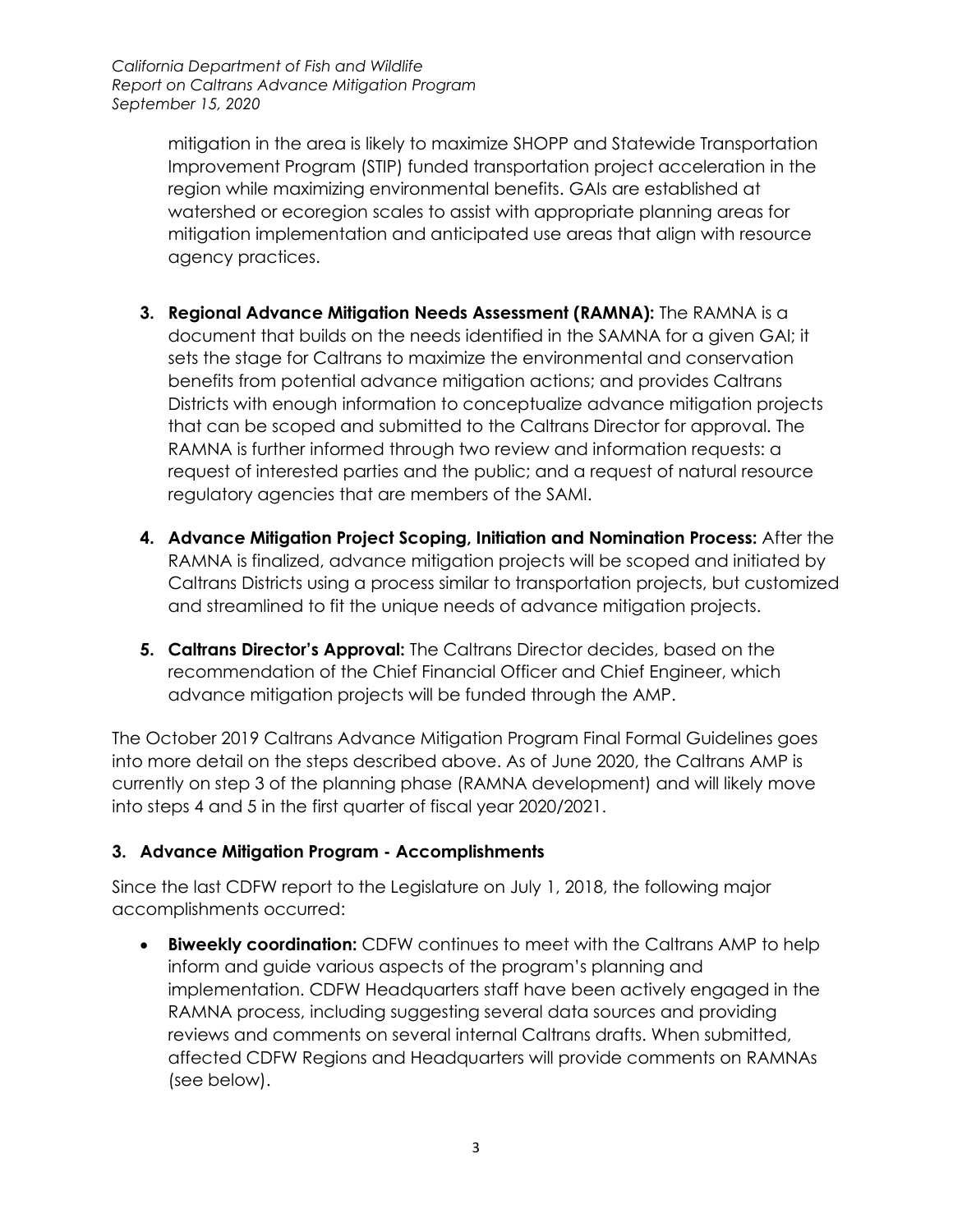- **Caltrans SAMNA:** The SAMNA report was published in May 2019. The SAMNA will be performed, at a minimum, on a biennial basis. Caltrans will begin the twoyear update beginning in June 2020.
- **Caltrans Advance Mitigation Program Final Formal Guidelines**: The Guidelines were finalized in October 2019. This document formalized the AMP processes and procedures within Caltrans.
- **SAMI MOU Amendment:** The first amendment to the MOU was approved by all parties to add the California State Coastal Commission on December 30, 2019. The California Coastal Commission joined CDFW, Caltrans, the Environmental Protection Agency, National Marine Fisheries Service, California State Water Resources Control Board, U.S. Army Corps of Engineers, and U.S. Fish and Wildlife Service as signatories to the SAMI MOU.
- **Master Agreement for Planning and Developing Advance Mitigation throughout California for the California Department of Transportation Advance Mitigation Program" ("Process Agreement"):** The Process Agreement was a requirement of the SAMI MOU. It was signed by CDFW on October 8, 2019 and finalized by all parties on January 24, 2020. The Process Agreement established a formalized and mutually agreeable process for implementing advance mitigation projects to meet the Caltrans needs and the conservation priorities and regulatory missions of the other participating agencies.
- **RAMNAs**: Caltrans AMP and District 8 submitted the draft of the program's first RAMNA, "Mojave Desert Section Regional Advance Mitigation Needs Assessment," to all SAMI agencies and the public on March 10, 2020. CDFW Headquarters and Regions 4, 5, and 6 submitted comments on the RAMNA on May 11, 2020, within the 60-day timeframe outlined in the Process Agreement. CDFW headquarters has also provided informal reviews on the draft District 6 (Fresno) RAMNA and has provided input on information requirements for District 5 (San Luis Obispo) and District 1 (Eureka).
- **CDFW Regional Conservation Investment Strategies Program (RCIS):** Caltrans continues to participate in CDFW's RCIS Program, a program established in 2017 to enable regional conservation strategies and mitigation credit agreements (MCA) that provide advance mitigation credits to Caltrans, other state infrastructure agencies, and other development.
	- Caltrans District 4 (Oakland, CA) wrote a letter of approval for the RCIS Program's first-ever RCIS, the Santa Clara County RCIS, approved by CDFW in November, 2019.
	- Caltrans is a current member of the steering committees for two RCISs in preparation: Santa Cruz County and Monterey County.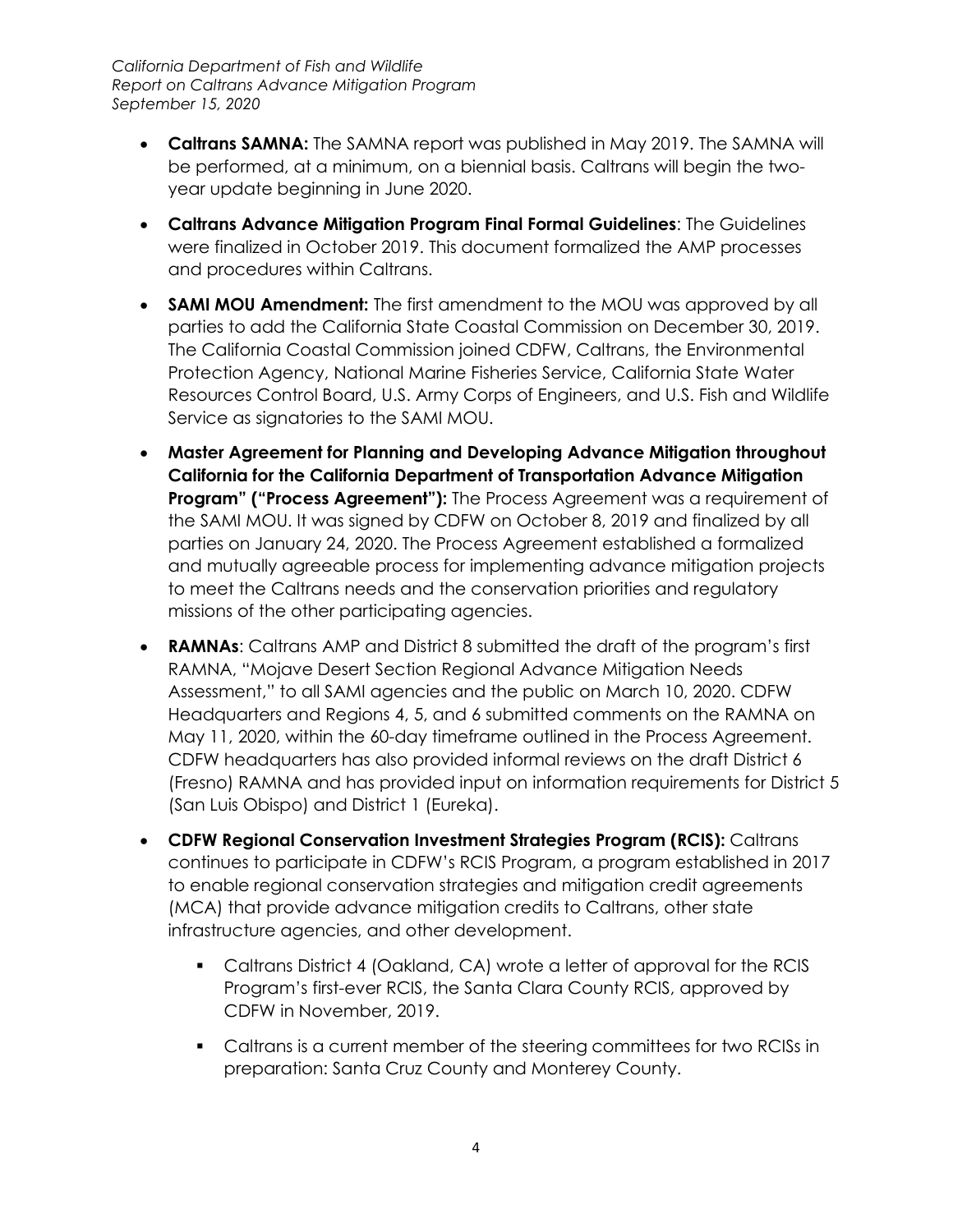- Caltrans is a current member of the technical advisory committees for four RCISs approved or in preparation: Santa Clara County (approved), East Bay (Alameda and Contra Costa counties), Yolo County, and Mid-Sacramento River (Colusa and Sutter counties).
- Caltrans District 4 (Oakland, CA) reviewed and commented on the East Bay RCIS and is anticipated to write a letter of approval prior to its approval by CDFW.

## **4. Quality and Effectiveness of Habitat Mitigation**

The Caltrans AMP is now in the planning phase leading to RAMNA development for its Districts. Once complete, the RAMNAs will form the basis for scoping species and habitat-specific advance mitigation projects within each District. As of June 2020, Caltrans currently has four RAMNAs in preparation, indicated in Table 1 below.

| <b>Caltrans</b><br><b>District</b> | <b>Geographic Area of Interest</b>                                                                                                                                                                                              | <b>Public and</b><br><b>Agency Review</b><br>Deadline <sup>1</sup> | Programmed<br><b>Advance</b><br><b>Mitigation Projects<sup>1</sup></b> |
|------------------------------------|---------------------------------------------------------------------------------------------------------------------------------------------------------------------------------------------------------------------------------|--------------------------------------------------------------------|------------------------------------------------------------------------|
| District 8, San<br>Bernardino      | Mojave Ecoregion subsection.                                                                                                                                                                                                    | May 11, 2020                                                       | First Quarter of<br>2020/2021 Fiscal<br>Year                           |
| District 6,<br>Fresno              | <b>Great Valley Ecoregion</b><br>subsection.                                                                                                                                                                                    | October 19,<br>2020                                                | Third Quarter of<br>2020/2021 Fiscal<br>Year                           |
| District 5, San<br>Luis Obispo     | The Central California Coast<br>and Central Valley Coast<br>Range ecoregion sections<br>where they overlap the Central<br>Coastal, Monterey Bay, Pajaro,<br>Salinas, and San Francisco<br>Coastal South watershed<br>subbasins. | First Quarter of<br>2020/2021<br><b>Fiscal Year</b>                | Fourth Quarter of<br>2020/2021 Fiscal<br>Year                          |
| District 1,<br>Eureka              | Northern California Coast and<br>Northern California Coast<br>Ranges ecoregion sections<br>where they overlap the Mad-<br>Redwood, Lower Eel, and<br>South Fork Eel watershed<br>subbasins.                                     | First Quarter of<br>2020/2021<br><b>Fiscal Year</b>                | Fourth Quarter of<br>2020/2021 Fiscal<br>Year                          |

#### **Table 1. Caltrans RAMNAs in Preparation**

<sup>1</sup> Documents are in preparation. Non-specific dates are anticipated target dates.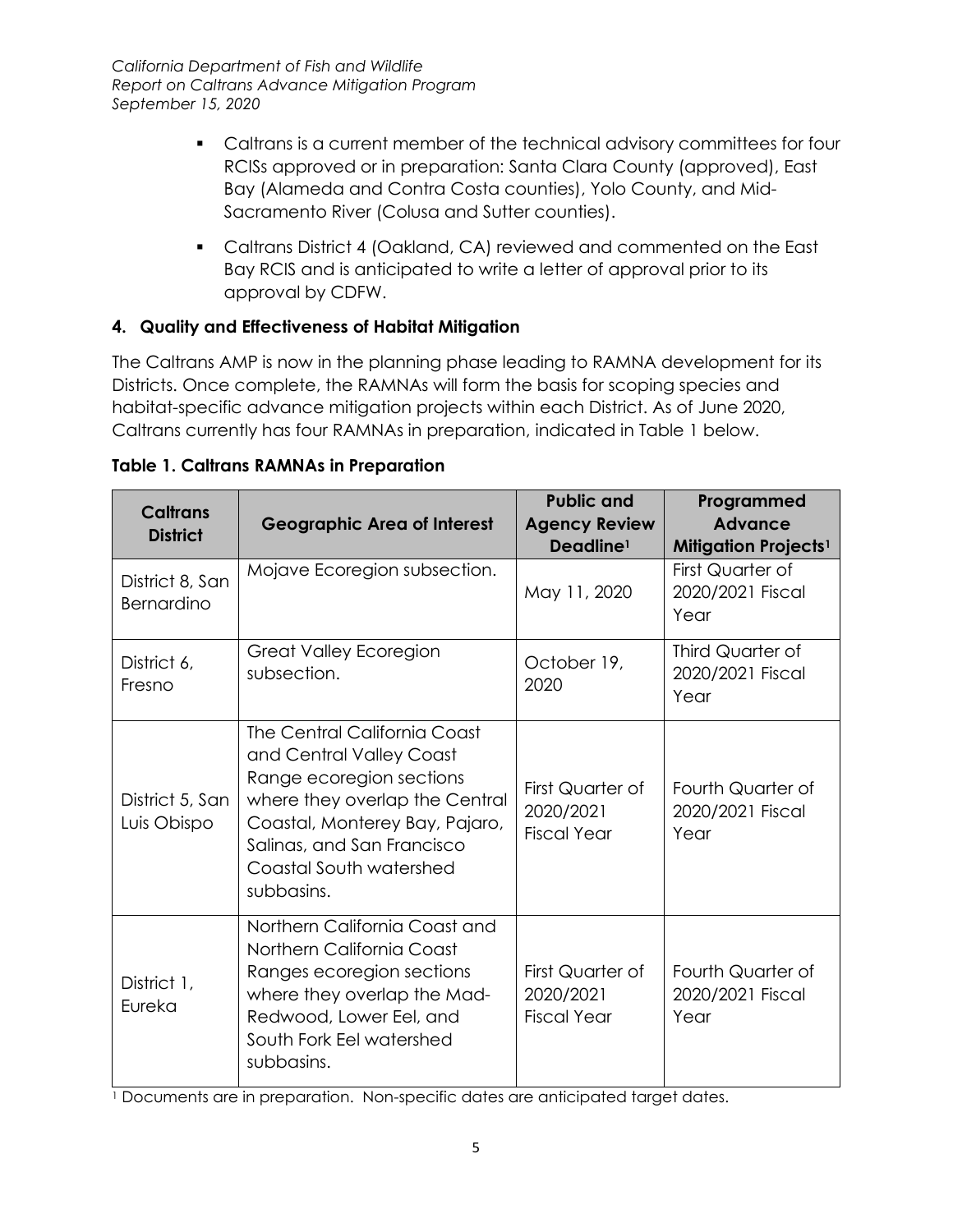The RAMNAs incorporate several of CDFW's and other resource agencies' statewide and regional conservation plans, objectives, and data resources. CDFW-associated data sources include:

- Climate change resilience and vulnerability assessments
- State Wildlife Action Plan conservation targets
- Statewide and regional habitat connectivity plans
- Areas of Conservation Emphasis (ACE) biodiversity datasets
- Species recovery plans and critical habitat
- Conservation and mitigation banks
- Natural Community Conservation Plans
- Regional Conservation Investment Strategies

In addition to these data sources and plans, RAMNAs also include information from all SAMI partner agencies and local, county, and nongovernmental data sources.

#### **5. Recommendations**

CDFW continues to work closely with Caltrans and to provide guidance on CDFW's conservation goals, objectives, and tools to help Caltrans maximize conservation values and meet their regulatory mitigation requirements.

As the Caltrans AMP begins the step of advance mitigation project scoping, creation, and development, CDFW offers the following general recommendations to help maximize the "quality and effectiveness" of the mitigation:

**Recommendation 1:** Caltrans should seek to maximize multi-species and habitat benefits within each advance mitigation project, where feasible. The Caltrans District RAMNAs identify conservation goals and objectives for selected Caltrans species and habitats for which mitigation is needed. However, the RAMNAs also report on potential impacts to all special-status species and habitats within the region. Caltrans should look for creative ways to scope advance mitigation projects that not only address its specific project mitigation needs, but that also benefit multiple other species, habitats, climate resiliency, and conservation objectives.

**Recommendation 2:** Caltrans should seek to align mitigation across multiple SAMI resource agency members. Opportunities may exist to meet multiple agency regional goals and objectives within individual advance mitigation projects. This may increase efficiencies within the Caltrans program and be more likely to improve the quality and effectiveness of the resulting mitigation. The SAMI could provide a forum to aid in aligning resource agency mitigation requirements.